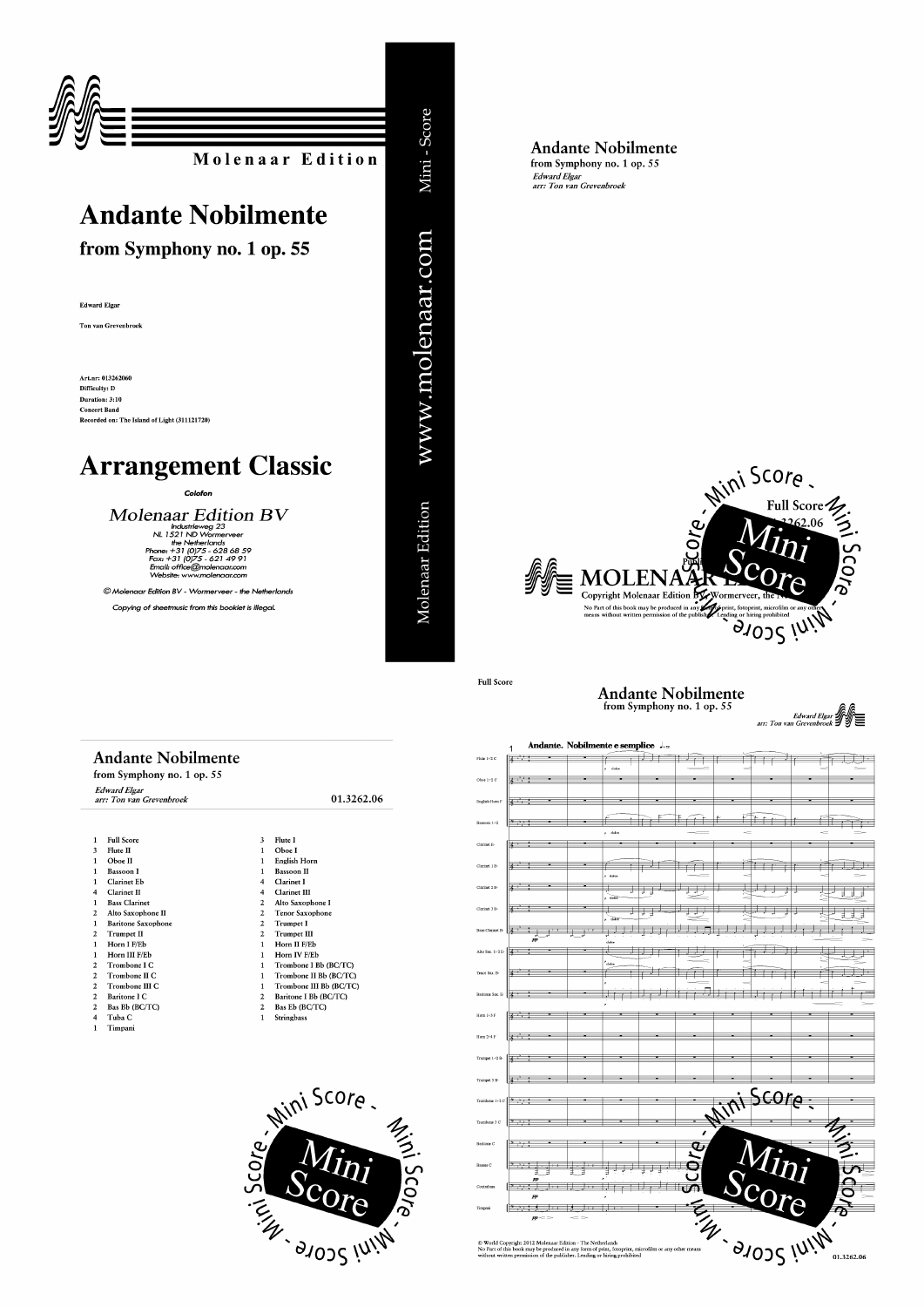



| $\bar{\nu}$ 1+2 $\bar{\nu}$ | 27<br>ig.         |  |  |   |      |           |            |
|-----------------------------|-------------------|--|--|---|------|-----------|------------|
| Ob. $1+2C$                  |                   |  |  |   |      |           |            |
| $E$ . Hn.                   |                   |  |  |   |      |           |            |
| Bassn <sub>1+2</sub>        |                   |  |  |   |      |           |            |
|                             |                   |  |  |   |      |           |            |
| $\mathbf{E}(\mathbf{C})$    | ਵ                 |  |  |   |      |           |            |
| GL <sub>1</sub>             | $\ddot{\epsilon}$ |  |  |   |      |           |            |
| CL2                         | Ŧ                 |  |  |   |      |           |            |
| CL3                         | $\left  \right $  |  |  |   |      |           |            |
| B. CL                       | Ŧ                 |  |  |   |      |           | ż          |
| A $3x.1+2$                  |                   |  |  |   |      |           |            |
| T. Sx.                      | ÷                 |  |  |   |      |           |            |
|                             |                   |  |  |   |      |           |            |
| $B.$ Sx                     |                   |  |  |   |      |           |            |
| $Hn. 1+3$                   |                   |  |  |   |      |           |            |
| $Hn. 2+4$                   |                   |  |  |   |      |           |            |
| Tpt. 1+2                    |                   |  |  |   |      |           |            |
| Trp. 3                      |                   |  |  |   |      |           |            |
| $Trb. 1+2$                  |                   |  |  |   |      | ini Score |            |
| Trb. $3C$                   |                   |  |  |   |      |           |            |
| Bets. C                     |                   |  |  | s |      | ō         |            |
| Bas. C                      |                   |  |  |   |      |           |            |
| cs.                         |                   |  |  |   | Mir  |           |            |
| Timp                        |                   |  |  |   |      |           |            |
|                             |                   |  |  |   | 2016 |           |            |
|                             |                   |  |  |   |      |           | 01.3262.06 |

|                                   | 34 | 36 |   |  |                                 |            |
|-----------------------------------|----|----|---|--|---------------------------------|------------|
| FL 1+2C                           |    |    |   |  |                                 |            |
|                                   |    |    |   |  |                                 |            |
| Ob. $1+2C$                        |    |    |   |  |                                 |            |
|                                   |    |    |   |  |                                 |            |
| $\mathbb B$ . Hn,                 |    |    |   |  |                                 |            |
| Bassn. 1                          |    |    |   |  |                                 |            |
|                                   |    |    |   |  |                                 |            |
| $\mathbb B\backslash\mathbf C$    |    |    |   |  |                                 |            |
|                                   |    |    |   |  |                                 |            |
| $\rm{cl.}$ 1                      |    |    |   |  |                                 |            |
|                                   |    |    |   |  |                                 |            |
| CL2                               |    |    |   |  |                                 |            |
| CL3                               |    |    |   |  |                                 |            |
|                                   |    |    |   |  |                                 |            |
| B. C1                             |    |    |   |  |                                 |            |
|                                   |    |    |   |  | dias                            |            |
| A. Sx. 1+2                        |    |    |   |  |                                 |            |
|                                   |    |    |   |  |                                 |            |
| $\mathbf{T}.\mathbf{S}\mathbf{x}$ |    |    |   |  |                                 |            |
| B. Sx                             |    |    |   |  |                                 |            |
|                                   |    |    |   |  |                                 |            |
| Ha. $1+3$                         |    |    |   |  |                                 |            |
|                                   |    |    |   |  |                                 |            |
| $Hn. 2 + 4$                       |    |    |   |  |                                 |            |
|                                   |    |    |   |  |                                 |            |
| тр. 1-2                           | š. |    |   |  |                                 |            |
| Trp. 3                            |    |    |   |  |                                 |            |
|                                   |    |    |   |  |                                 |            |
| Trb. $1+2$                        |    |    |   |  | <i>pi</i> Score                 |            |
|                                   |    |    |   |  |                                 |            |
| Trb. $3C$                         |    |    |   |  |                                 |            |
|                                   |    |    |   |  | Min<br>Score                    |            |
| $_{\rm{Bth.}}$ $_{\rm{C}}$        |    |    |   |  |                                 |            |
| 8a.c                              |    |    |   |  |                                 |            |
|                                   |    |    |   |  |                                 |            |
| ct.                               |    |    |   |  |                                 |            |
|                                   |    |    |   |  |                                 | o          |
| Timp                              |    |    |   |  |                                 |            |
|                                   |    |    |   |  |                                 |            |
|                                   |    |    | 5 |  | $\overline{\nu_{\mu\nu_{\nu}}}$ | 01.3262.06 |